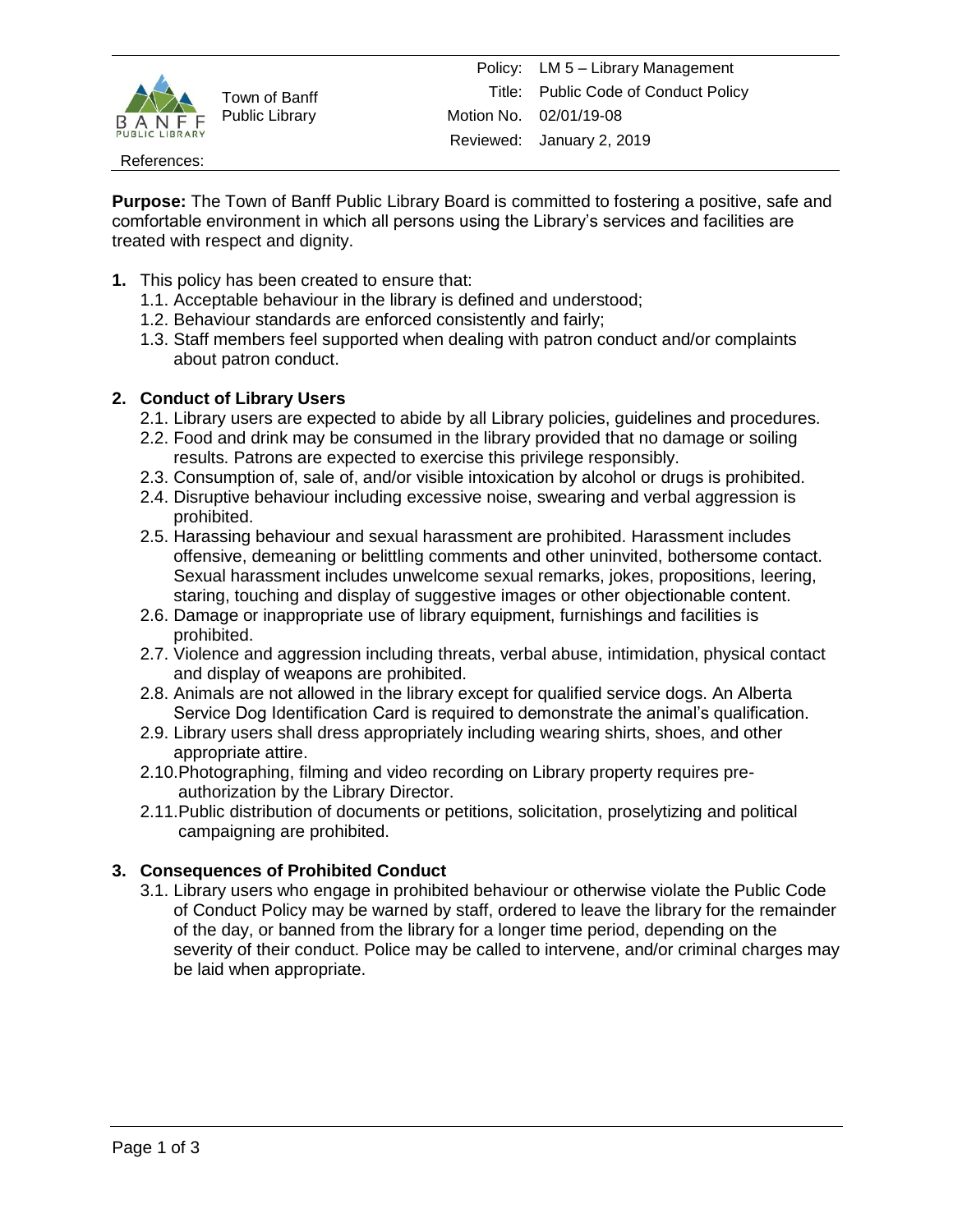

Town of Banff Public Library

References:

## **ATTACHMENT 1 – PUBLIC CODE OF CONDUCT POSTER (SAMPLE 1)**

# \_ \_ \_ \_ \_ \_ \_ \_ \_ \_ \_ \_ \_ \_ \_ \_ \_ \_ \_ \_ \_ \_ \_ \_ \_ \_ \_ \_ \_ \_ \_ \_ \_ \_ \_ \_ \_ \_ \_ \_ \_ \_ \_ \_ \_ \_ \_ \_ \_ \_ \_ PUBLIC CODE OF CONDUCT

**All patrons and visitors to the Banff Public Library are expected to be:**

- **Respectful of others in the Library, including patrons, visitors, staff and volunteers**
- **Careful and considerate of Library property**
- **Lawful**
- **Responsible**

**We request that our patrons and visitors:**

- **Dress appropriately. Shoes and shirts must be worn**
- **Attend to and supervise children in their care**
- **Attend to personal belongings**
- **Use Library furniture, equipment, washrooms and property with respect and for their intended purposes only**
- **Leave the Library promptly at closing, and when requested to do so in emergency situations**

**Examples of unacceptable behaviours include:**

- **Verbal, physical or visual abuse of any kind towards another person in the Library**
- **Threatening others**
- **Damaging or destroying Library property, equipment, or materials**
- **Theft**
- **Intoxication or consuming liquor or illegal drugs on the Library premises**
- **Fighting, arguing or swearing**
- **Sleeping or loitering**
- **Bringing pets inside the Library. Service Dogs as defined under the Alberta**  *Service Dog Act* **are welcome. Dog owners should carry their** *Service Dog ID* **cards with them and be willing to present it if requested**
- **Exhibitionism or lewd behaviours**
- **Sexual advances or abuse**
- **Using cell phones, pagers, headphones, or other communication devices which disturbs others' use of the Library**
- **Eating or drinking at the public Internet stations**

**Repeated violations will result in being asked to leave the premises, suspension of Library privileges, charges for damages and/or criminal prosecution.**

**Please be aware that police will be called if behaviour is threatening in any way. Copies of the full Patron Code of Conduct Policy are available upon request**

\_ \_ \_ \_ \_ \_ \_ \_ \_ \_ \_ \_ \_ \_ \_ \_ \_ \_ \_ \_ \_ \_ \_ \_ \_ \_ \_ \_ \_ \_ \_ \_ \_ \_ \_ \_ \_ \_ \_ \_ \_ \_ \_ \_ \_ \_ \_ \_ \_ \_ \_